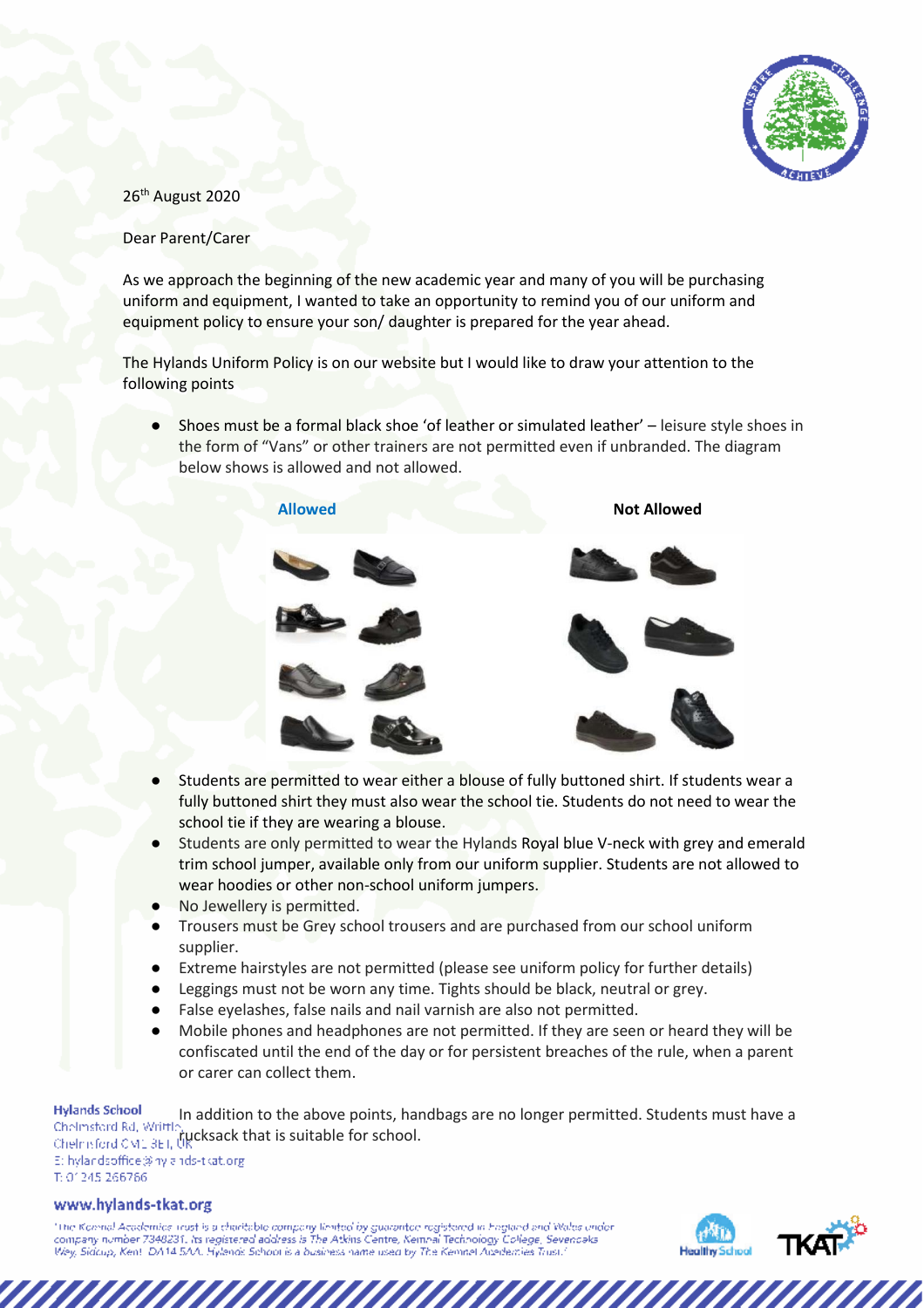

I must inform you that if your child arrives at the school with a uniform infraction then he or she may not be permitted to return to lessons until the matter has been resolved. Exceptions to the uniform policy are only permitted by virtue of a medical letter or other such professionals note and following consideration by the school. Any individual adjustments to the uniform policy must support such a medical need.

In order for our students to be able to learn, it is important that they are ready learn. This includes having the correct school equipment on a daily basis. Not having the correct equipment leads to a large amount of lost learning time for both themselves and others. Students must have:



"The Koninal Academics Trust is a charitable company limited by guarantee registered in Frigiand and Wales under<br>company number 7348231, its registered address is The Atkins Centre, Kennal Technology College, Sevenceles<br>We